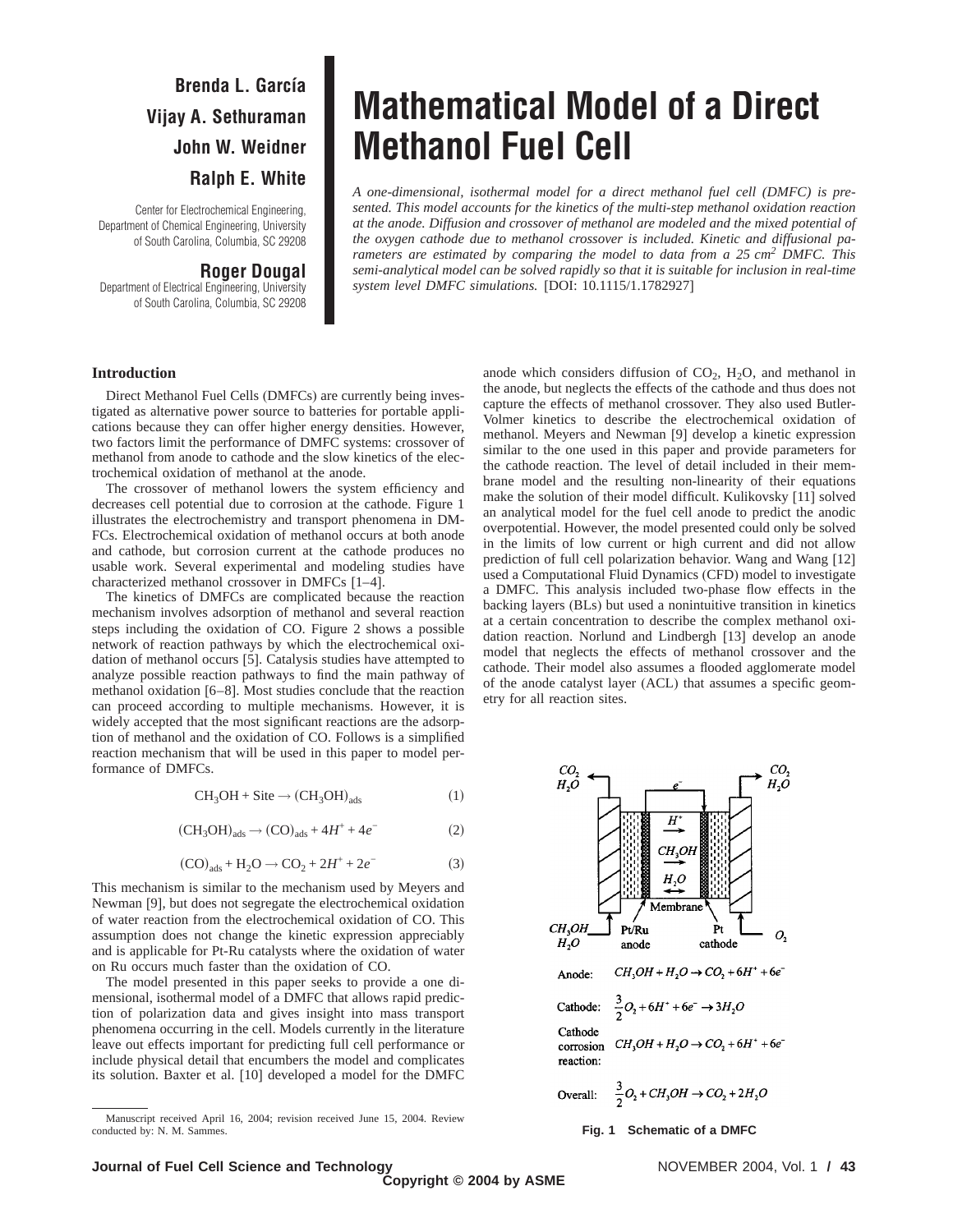

**Fig. 2 Reaction pathways of methanol oxidation [5]**

### **Experimental**

**Cell Preparation**. Tests were performed on a 25 cm<sup>2</sup> fuel cell from Fuel Cell Technologies. The membrane electrode assembly (MEA) was constructed from a Nafion® 117 membrane with E-TEK 40 percent Platinum/C gas diffusion electrodes prepared according to the decal method of Wilson [14]. The anode loading was 3 mg/cm<sup>2</sup> of 1:1 Pt/Ru catalyst and the cathode loading was 1 mg/cm2 of Pt. Tests were conducted using an 890C load cell from Scribner Associates Inc. with a methanol fuel system. The cell was broken in by running for 3 hours under a 5 A load with a 40 mL/min flow of 1 M feed to the anode and 50 mL/min flow of dry oxygen on the cathode. The cell temperature and inlet temperatures were 70°C. All reagents were certified as ultra high purity.

**Testing**. Prior to running tests with a given concentration of methanol the system was flushed with 1.5 L of methanol solution. The flow rates for the anode and cathode were then set to those necessary to maintain 10/5 stoichiometric excess ratios on the anode and cathode. The minimum flow rate for all experiments was 10 mL/min on the anode and 50 mL/min on the cathode. The cell was next run under a load of 0.25 A for 10 minutes or until the voltage reached steady-state. The load was set to 0 A for 10 minutes or until the voltage arrived at its steady open circuit value. Polarization curves were run in current scan mode with 0.04 A/point and 150 seconds/point.

#### **Model Development**

**Assumptions**. The model presented here accounts for concentration variations of methanol across the anode backing layer (ABL), anode catalyst layer (ACL), and membrane. Figure 3 presents a schematic diagram of the layers considered in the model illustrating several assumptions. The assumptions used in this model are

- 1) Steady-state.
- 2) Variations in only one spatial Cartesian coordinate (i.e., across the MEA).
- 3) Convective transport of methanol is negligible.
- 4) Pressure gradient across the layers is negligible.
- 5) Isothermal conditions.
- 6) All physical properties are considered constant.
- 7) Only liquid phase is considered. This means that carbon dioxide remains dissolved in solution.
- 8) Solutions are considered ideal and diluted.
- 9) Local equilibrium at interfaces can be described by a partition function.
- 10) The ACL is assumed to be a macro-homogeneous porous electrode and thus the reaction in this layer is modeled as a homogeneous reaction.
- 11) Anode kinetics can be described by the step mechanism, Eq.  $(1)$ – $(3)$ , with a rate expression similar to the one obtained by Meyers and Newman [9].
- 12) The anodic overpotential is constant throughout the ACL.
- 13) Cathode kinetics can be described by Tafel expression with no mass transfer limitations.



**Fig. 3 Schematic of the DMFC layers considered in the model**

Applying these assumptions, the mass transport equations are developed and combined with the kinetic equations in order to calculate the cell voltage, which can be expressed as

$$
V_{\text{Cell}} = U^{\text{O}_2} - U^{\text{MeOH}} - \eta_C - \eta_A - \frac{\delta_M I_{\text{Cell}}}{\kappa} \tag{4}
$$

where  $U^{O_2}$  and  $U^{MeOH}$  are the thermodynamic equilibrium potential of oxygen reduction and methanol oxidation respectively,  $\eta_c$ and  $\eta_A$  are the cathode and anode overpotentials, respectively, and the last term in Eq. (4) represents the ohmic drop across the membrane.

**Governing Equations and Boundary Conditions-Anode**. The anode overpotential is obtained by first obtaining the concentration profiles across the various regions of the MEA.

*Anode Backing Layer*. The differential mass balance for methanol in the ABL is

$$
\frac{dN_{\text{MeOH},z}^B}{dz} = 0\tag{5}
$$

Assuming Fickian diffusion [15] of methanol with an effective diffusivity  $D_B$  in the ABL phase, the methanol flux gives

$$
N_{\text{MeOH},z}^{B} = -D_{B} \frac{dc_{\text{MeOH}}^{B}}{dz}
$$
 (6)

Substitution of Eq. (6) into Eq. (5) gives the governing equation for methanol in the ABL as

$$
\frac{d^2c_{\text{MeOH}}^B}{dz^2} = 0\tag{7}
$$

The boundary conditions for Eq. (7) are illustrated in Fig. 3. It is assumed that concentration at the flow-channel/ABL interface is given by the bulk concentration in the flow channel. The concentration at the ABL/ACL interface is given by assuming local equilibrium with a partition coefficient *KI*.

$$
At z = 0: c_{MeOH}^B = c_b \tag{8}
$$

At 
$$
z = z_I
$$
:  $c_{\text{MeOH}}^B = c_I^B = K_I c_I^A$  (9)

*Membrane*. The differential mass balance for methanol in the membrane is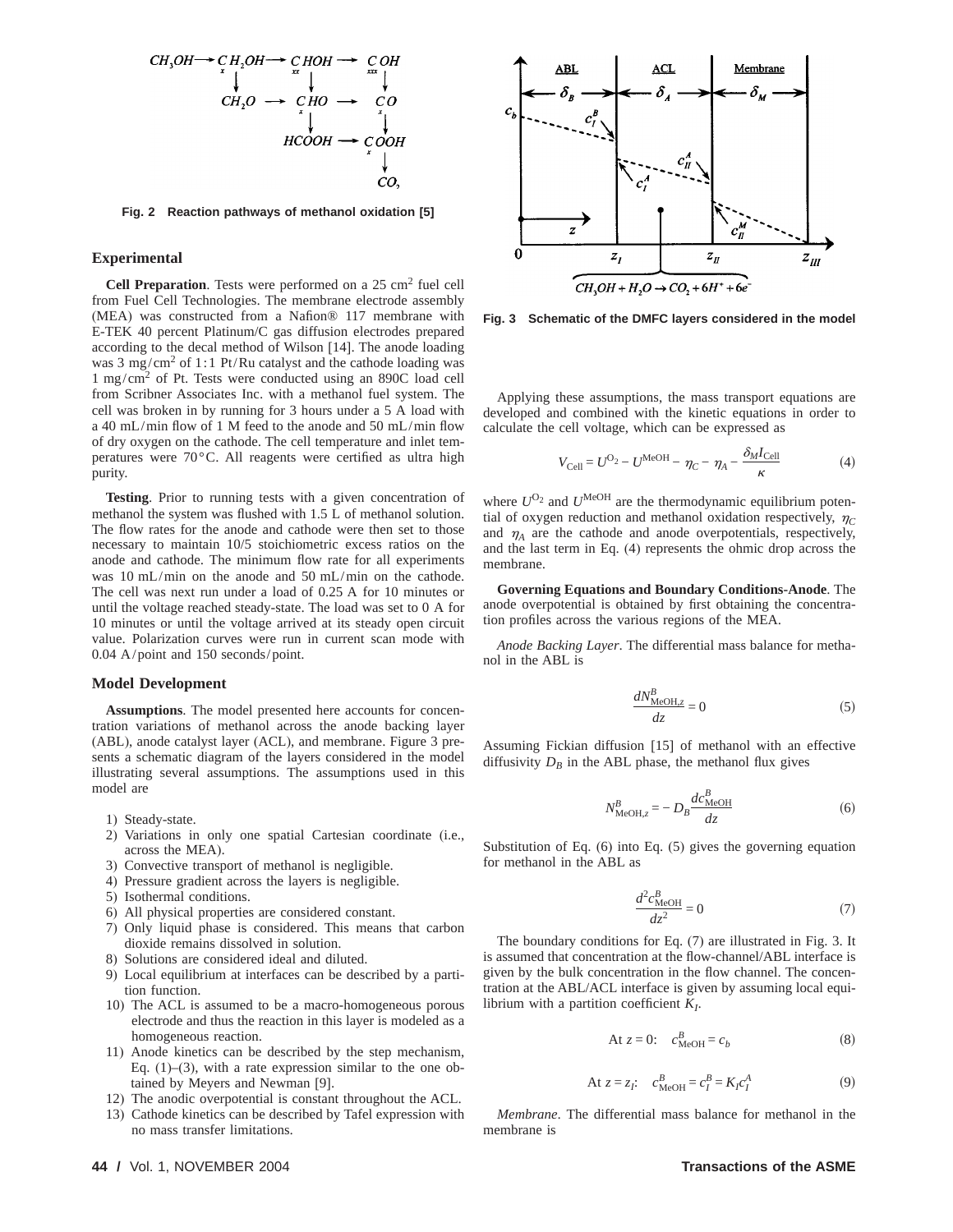$$
\frac{dN_{\text{MeOH},z}^M}{dz} = 0\tag{10}
$$

The transport of methanol in the membrane is governed by diffusion and electro-osmotic drag. The flux equation can be written as

$$
N_{\text{MeOH},z}^{M} = -D_M \frac{dc_{\text{MeOH}}^M}{dz} + \xi_{\text{MeOH}} \frac{I_{\text{Cell}}}{F}
$$
(11)

where  $D_M$  and  $\xi_{\text{MeOH}}$  are the effective diffusion and the electroosmotic drag coefficients of methanol respectively. The electroosmotic drag coefficient is defined as the number of methanol molecules dragged by a hydrogen ion moving in the membrane. Substitution of Eq. (11) into Eq. (10) gives the governing equation for methanol in the membrane as

$$
\frac{d^2c_{\text{MeOH}}^H}{dz^2} = 0\tag{12}
$$

The boundary conditions for Eq. (12) are illustrated in Fig. 3. It is assumed that all the methanol crossing the membrane reacts at the cathode creating a very low concentration at the membrane/ cathode-layer interface. The concentration at the ACL/membrane interface is given by assuming local equilibrium with a partition coefficient *KII*.

$$
\text{At } z = z_{II}: \quad c_{\text{MeOH}}^M = c_{II}^M = K_{II} c_{II}^A \tag{13}
$$

$$
At z = z_{III}: c_{MeOH}^M \approx 0
$$
 (14)

*Anode Catalyst Layer*. The methanol oxidation reaction at the anode is considered homogeneous. The differential mass balance for methanol in the ACL is

$$
\frac{dN_{\text{MeOH},z}^A}{dz} = \frac{r_{\text{MeOH}}}{M_{\text{MeOH}}} \tag{15}
$$

where the molar consumption rate  $(r_{\text{MeOH}}/M_{\text{MeOH}})$  is related to the volumetric current density *j* as

$$
\frac{r_{\text{MeOH}}}{M_{\text{MeOH}}} = \frac{-j}{6F} \tag{16}
$$

The current density expression for methanol oxidation is taken from Meyers and Newman [9] as

$$
j = aI_{0,\text{ref}}^{\text{MeOH}} \frac{k c_{\text{MeOH}}^A}{c_{\text{MeOH}}^A + \lambda e^{\alpha_A \eta_A F/RT}} e^{\alpha_A \eta_A F/RT}
$$
(17)

where *a* is the specific surface area of the anode,  $I_{0,\text{ref}}^{\text{MeOH}}$  is the exchange current density, and  $k$  and  $\lambda$  are constants.

The methanol flux in the ACL with an effective diffusivity *DA* is given by a similar expression as showed for the ABL.

$$
N_{\text{MeOH},z}^A = -D_A \frac{dc_{\text{MeOH}}^A}{dz} \tag{18}
$$

Substitution of Eq. (16) and (18) into Eq. (15) gives the governing equation for methanol in the ACL as

$$
D_A \frac{d^2 c_{\text{MeOH}}^A}{dz^2} = \frac{j}{6F} \tag{19}
$$

The boundary conditions for Eq. (19) are illustrated in Fig. 3. The methanol concentration at the interfaces is given as

$$
At z = z_I: \quad c_{\text{MeOH}}^A = c_I^A \tag{20}
$$

$$
At z = z_{II}: c_{MeOH}^A = c_{II}^A
$$
 (21)

The concentrations given in Eq. (20) and (21) are related to the concentrations at the ABL and the membrane through Eq. (9) and (13). These concentrations can be determined from jump mass balances [15] at the ABL/ACL and ACL/membrane interfaces, yielding

$$
At z = z_I: \quad N_{\text{MeOH},z}^B = N_{\text{MeOH},z}^A \tag{22}
$$

At 
$$
z = z_{II}
$$
:  $N_{\text{MeOH},z}^A = N_{\text{MeOH},z}^M$  (23)

**Analytical Solution-Anode**. The solution to Eqs. (7)–(9) is

$$
c_{\text{MeOH}}^B = \frac{K_f c_I^A - c_b}{\delta_B} z + c_b \tag{24}
$$

The solution to Eqs.  $(12)$ – $(14)$  is

$$
c_{\text{MeOH}}^M = K_{II} c_{II}^A \left( \frac{\delta_B + \delta_A - z}{\delta_M} + 1 \right) \tag{25}
$$

The solution to Eqs.  $(19)$ – $(21)$  is

$$
c_{\text{MeOH}}^A = \frac{I_{\text{Cell}}}{12F \delta_A D_A} z^2 + C_1 z + C_2 \tag{26}
$$

where

$$
C_1 = \frac{c_H^A - c_I^A}{\delta_A} - \frac{I_{\text{Cell}}(2\delta_B + \delta_A)}{12F\delta_A D_A} \tag{27}
$$

and

$$
C_2 = c_I^A - \frac{(c_H^A - c_I^A)\delta_B}{\delta_A} + \frac{I_{\text{Cell}}\delta_B(\delta_B + \delta_A)}{12F\delta_A D_A}
$$
(28)

From the solutions above the fluxes in each phase can be obtained via Eqs. (6), (11), and (18). The fluxes are then evaluated at the respective interfaces to obtain two expressions in terms of  $c_I^A$  and  $c_H^A$  from Eqs. (22) and (23). One may ultimately show that

$$
c_{I}^{A} = \frac{\delta_{A}D_{M}K_{II}\left(D_{B}c_{b} - \frac{I_{\text{Cell}}\delta_{B}}{12F}\right) + \delta_{M}D_{A}\left(D_{B}c_{b} - (1 + 6\xi_{\text{MeOH}})\frac{I_{\text{Cell}}\delta_{B}}{6F}\right)}{D_{B}K_{I}(\delta_{A}D_{M}K_{II} + \delta_{M}D_{A}) + \delta_{B}D_{A}D_{M}K_{II}}
$$
\n(29)

$$
c_{II}^A = \frac{\delta_M \left( D_A D_B c_b - \delta_A D_B K_I (1 + 12 \xi_{\text{MeOH}}) \frac{I_{\text{Cell}}}{2nF} - \delta_B D_A (1 + 6 \xi_{\text{MeOH}}) \frac{I_{\text{Cell}}}{6F} \right)}{D_B K_I (\delta_A D_M K_{II} + \delta_M D_A) + \delta_B D_A D_M K_{II}}
$$
(30)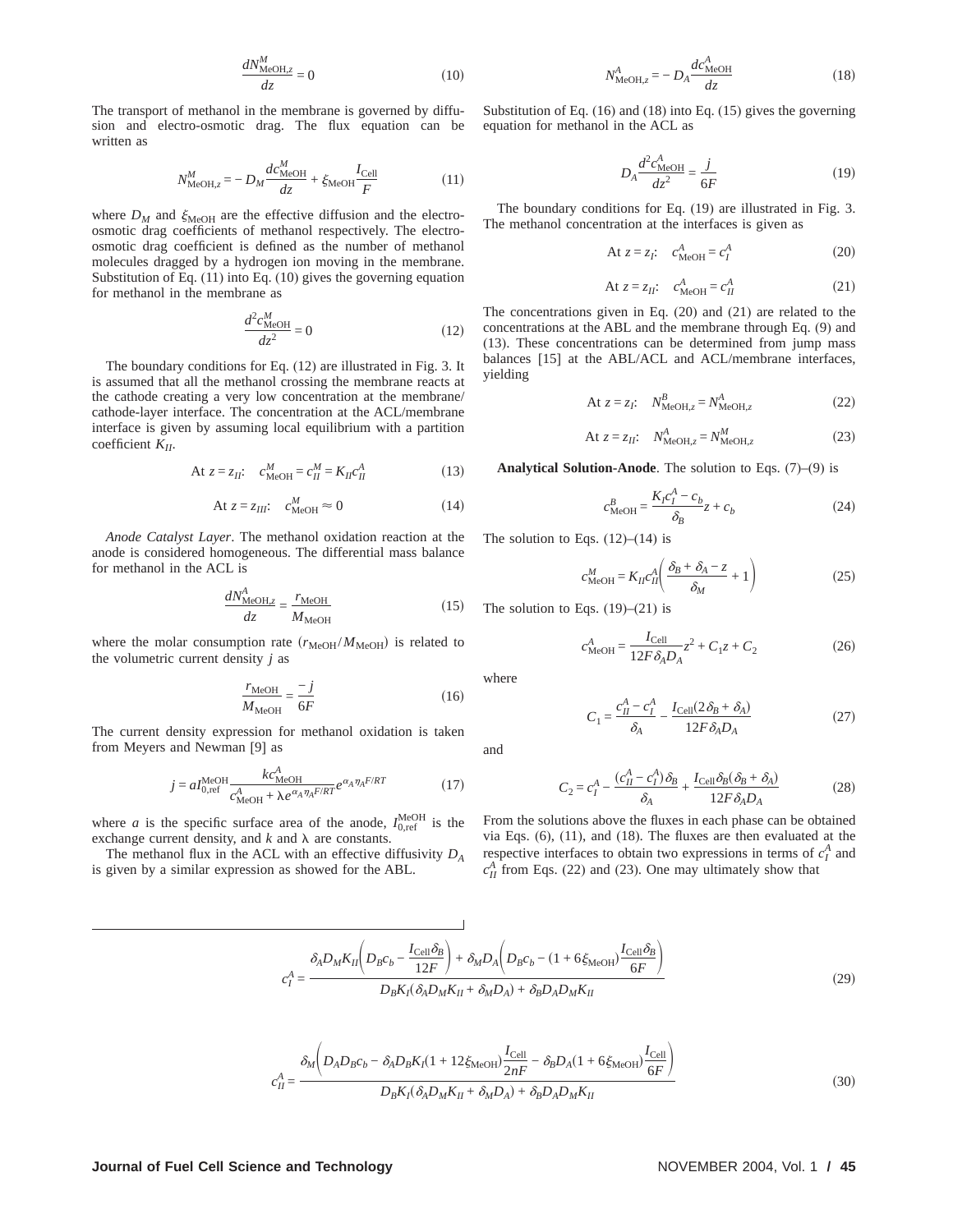Finally, the concentration profile given by Eq. (26) is substituted into the kinetic expression, Eq. (17), integrated, and equated to the cell current giving

$$
I_{\text{Cell}} = \int_{\delta_B}^{\delta_B + \delta_A} a I_{0,\text{ref}}^{\text{MeOH}} \frac{k c_{\text{MeOH}}^A}{c_{\text{MeOH}}^A + \lambda e^{\alpha_A \eta_A F / RT}} e^{\alpha_A \eta_A F / RT} dz \qquad (31)
$$

Assuming  $\eta_A$  is constant (assumption 12), Eq. (31) is used to obtain  $\eta_A$  for a given value of  $I_{\text{Cell}}$ .

**Cathode**. Tafel kinetics with first order oxygen concentration dependence is employed to describe the oxygen reduction at the cathode.

$$
I_{\text{Cell}} + I_{\text{leak}} = I_{0,\text{ref}}^{\text{O}_2} \frac{c_{\text{O}_2}}{c_{\text{O}_2,\text{ref}}} e^{\alpha_C \eta_C F / RT}
$$
(32)

where  $I_{\text{leak}}$  is the leakage current density due to the oxidation of methanol crossing the membrane. The leakage current density can be written as

$$
I_{\text{leak}} = 6FN_{\text{MeOH},z}^M \tag{33}
$$

where  $N_{\text{MeOH},z}^M$  is obtained from Eq. (11). Equation (32) is then used to obtain  $\eta_C$  for a given value of  $I_{\text{Cell}}$ .

Finally, the anode and cathode overpotentials are substituted into Eq. (4) to give  $V_{\text{Cell}}$  for a given value of  $I_{\text{Cell}}$ .

#### **Results and Discussion**

Experimental and modeling results of polarization behavior for 0.05M, 0.1M, 0.2M, and 0.5M methanol solutions are shown in Fig. 4. The limiting current densities predicted by the model are very close to experimental values. The model predictions for conditions near open circuit voltage show the largest errors with experimental values. This disagreement could be due to the fact that concentration and temperature effects on the thermodynamic potentials of the electrodes were neglected. Methanol polarization data above 0.5M could not be modeled with the same set of kinetic and transport parameters as was used for the cases shown in Fig. 4. Trends in the predicted and modeled polarization curves in Fig. 4 are similar to those shown for 0.2M and 0.5M in Wang and Wang [12]. However, the limiting current densities Wang and Wang [12] predict are higher than those in Fig. 4. In their paper, they contend that high current densities in DMFCs can be explained by the possibility of gas phase transport.

The modeling parameters used are listed in Table 1. Transport parameters agree well with literature values. The specific area  $(a)$ and the anode and cathode transfer coefficients can change due to electrode properties and were adjusted to fit the model to the experimental data. It was found that around the parameter set listed in Table 1 certain parameters could be adjusted simulta-

 $0.6$ Voltage (V)  $0.4$  $0.2$ 0.5  $0.11$  $0.2$  $0.5<sub>N</sub>$  $\mathbf 0$  $0.14$  $0.16$  $\pmb{0}$ 0.02 0.04 0.06 0.08  $0.1$  $0.12$ Current density (A/cm<sup>2</sup>)

**Fig. 4 Model predictions for different methanol concentrations**

**Table 1 Parameter values**

| Parameter                                                                   | Value                                                             | Reference                 |
|-----------------------------------------------------------------------------|-------------------------------------------------------------------|---------------------------|
| $\mathfrak a$                                                               | $1000 \text{ cm}^{-1}$                                            | assumed                   |
| $D_A$                                                                       | $2.8 \times 10^{-5} e^{2436(1/353-1/T)}$ cm <sup>2</sup> /s       | Scott et al. $[16]$       |
| $D_R$                                                                       | $8.7 \times 10$ cm <sup>2</sup> /s                                | assumed                   |
| $D_M$                                                                       | $4.9 \times 10^{-6} e^{2436(1/333-1/T)}$ cm <sup>2</sup> /s       | Scott et al. $[16]$       |
|                                                                             | $9.425 \times 10^{-3} e^{35570/R(1/353-1/T)}$ A / cm <sup>2</sup> | Wang and Wang [12]        |
| $I_{0,\mathrm{ref}}^{\mathrm{MeOH}}$<br>$I_{0,\mathrm{ref}}^{\mathrm{O}_2}$ | $4.222 \times 10^{-3} e^{73200/R(1/353-1/T)}$ A/cm <sup>2</sup>   | Parthasarathy et al. [17] |
| $K_I$                                                                       | 0.8                                                               | Baxter et al. [10]        |
| $K_{II}$                                                                    | 0.8                                                               | Baxter et al. [10]        |
| k                                                                           | $7.5 \times 10^{-4}$                                              | assumed                   |
| T                                                                           | 343.15 K                                                          |                           |
| $U^{\text{MeOH}}$                                                           | $0.03$ V                                                          | Wang and Wang [12]        |
| $U^{O_2}$                                                                   | 1.24 V                                                            | Wang and Wang [12]        |
| $\alpha_A$                                                                  | 0.52                                                              | assumed                   |
| $\alpha_C$                                                                  | 1.55                                                              | assumed                   |
| $\delta_{\!A}$                                                              | $0.0023$ cm                                                       |                           |
| $\delta_{\rm B}$                                                            | $0.015$ cm                                                        |                           |
| $\delta_{\rm M}$                                                            | $0.018$ cm                                                        | .                         |
| к                                                                           | $0.036$ S/cm                                                      | assumed                   |
| $\lambda$                                                                   | $2.8 \times 10^{-9}$ mol/cm <sup>3</sup>                          | assumed                   |
| $\xi_{\text{MeOH}}$                                                         | $2.5x_{\text{MeOH}}$                                              | Ren et al. $[18]$         |

neously and the resulting fit did not alter the polarization curves significantly. One example is that increasing the exchange current density while increasing  $\lambda$  produced nearly equivalent curves. For this reason, all parameters in Table 1 are listed only to two significant digits. For the model development the methanol electroosmotic drag coefficient was assumed to be a constant value, but when solving the model the methanol electro-osmotic drag coefficients was estimated at every point on the polarization curve according to the equation in Table 1.

Figure 5 shows predicted concentration profiles across the anode and membrane for the four concentrations at 15 mA/cm2. At this condition a cell operating with a 0.5M bulk methanol concentration is in the mass transfer limited region while the 0.1M, 0.2M, and 0.5M concentrations are in the region limited by the oxidation of CO on the catalyst surface. The concentration for the 0.05M case in the catalyst layer is very low at this current density similar to what should be expected. The concentration profile across the catalyst layer appears to be nearly constant for the 0.05M, 0.1M, and 0.2M concentrations. The 0.5M concentration has a larger drop in concentration across the catalyst layer due to a higher rate of methanol crossover, but the value is still relatively constant. The assumption that the methanol concentration in the



**Fig. 5 Concentrations profiles for different methanol bulk concentrations**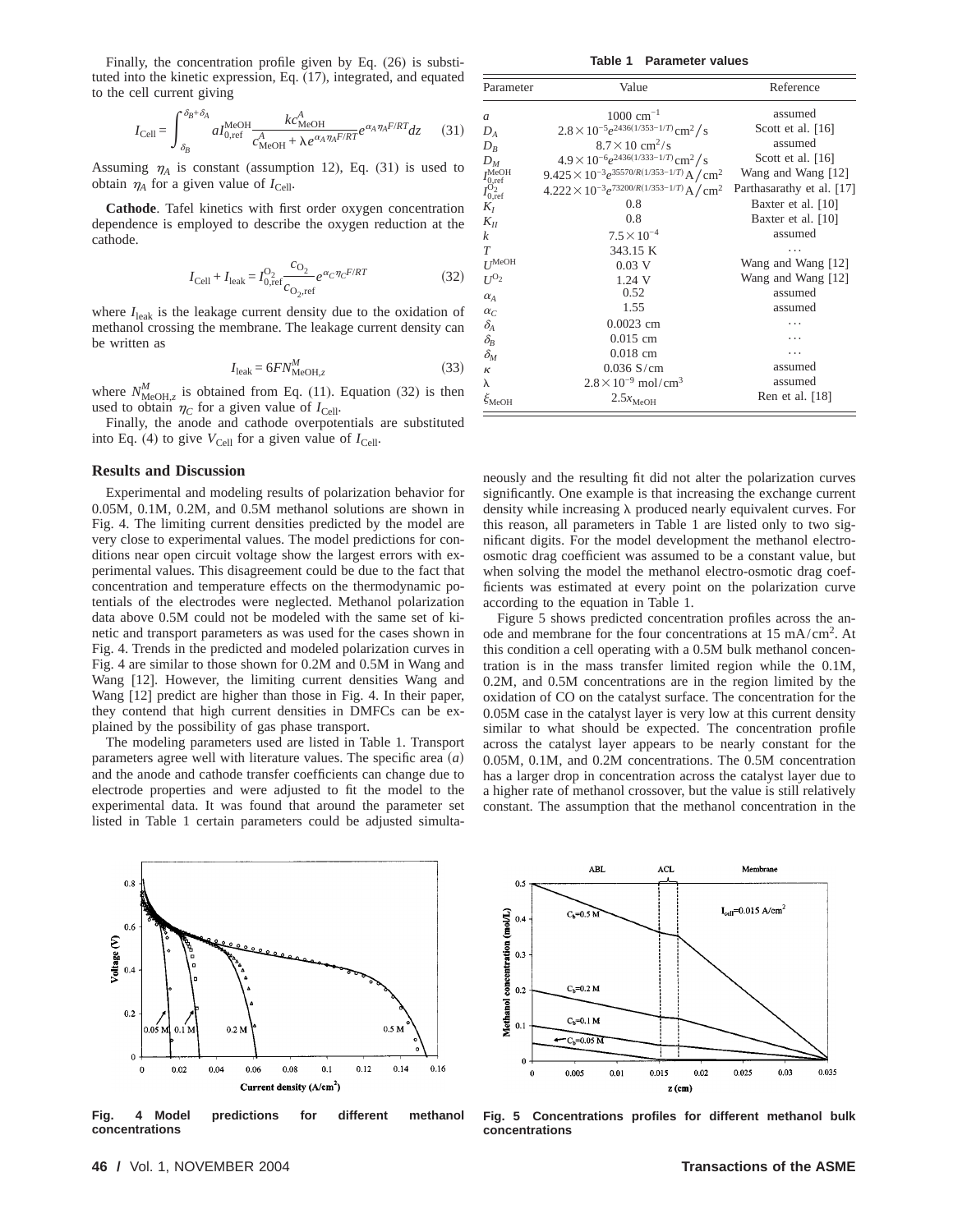

**Fig. 6 Methanol crossover for different methanol bulk concentrations**

ACL is constant is most valid close to the limiting current density where the methanol concentration is the lowest, thus reducing the amount of methanol crossover.

Figure 6 shows calculations of the methanol crossover predicted by the model as a function of current density. At the cathode the methanol that crosses the membrane is oxidized in a corrosion reaction. The leakage current cannot be used to do work. Expressing the methanol crossover, as in Fig. 6, in terms of the leakage current gives a more tangible understanding of the loss in efficiency due to methanol crossover. The leakage current can be reduced by running the cell at low methanol concentrations and high current densities. Thus to reduce crossover running at lower concentrations of methanol may be advantageous. The leakage currents calculated in this paper are similar to those calculated by Wang and Wang [12]. It should be noted that the leakage current goes to zero at the limiting current value for all concentrations. This provides a check that our transport equations are giving a physically meaningful concentration profile.

#### **Conclusions**

A semi-analytical, one-dimensional, isothermal model of a DMFC has been developed. Using reasonable transport and kinetic parameters the model fits well to experimental polarization data. The model allows prediction of concentration profiles in the anode and membrane as well as estimating methanol crossover. The solution time is less than 1 minute.

#### **Acknowledgment**

This work was carried out under Agreement No. DAAB07-03- 3-K416 with the US Army Communications-Electronics Command (CECOM) for Hybrid Advanced Power Sources with guidance from the RDECOM / CERDEC Fuel Cell Technology Team at Fort Belvoir, VA.

## **Nomenclature**

- $a =$  specific surface area of the anode, cm<sup>-1</sup>
- $c_b$  = bulk concentration of methanol in the flow channel, mol/ $\text{cm}^3$
- $c_I$  = concentration of methanol at the ABL/ACL interface,  $mol/cm<sup>3</sup>$
- $c_{II}$  = concentration of methanol at the ACL membrane interface, mol/cm<sup>3</sup>
- $c_{\text{MeOH}}$  = concentration of methanol, mol/cm<sup>3</sup>
	- $c_{\text{O}_2}$  = concentration of oxygen, mol/cm<sup>3</sup>
	- $c^G$  = total concentration in the ABL, mol/cm<sup>3</sup>
	- $D_A$  = effective diffusion coefficient of methanol in the ACL,  $cm^2/s$
- $D_B$  = effective diffusion coefficient of methanol in the ABL,  $cm^2/s$
- $D_M$  = effective diffusion coefficient of methanol in the membrane,  $\text{cm}^2/\text{s}$ 
	- $F =$  Faraday's constant, 96,487 C/equiv
- $I_{\text{Cell}}$  = cell current density, A/cm<sup>2</sup>
- $I_{\text{leak}}$  = leakage current density due to methanol crossover,  $A/cm<sup>2</sup>$
- $I_{0,\mathrm{ref}}^{\mathrm{MeOH}}$ = exchange current density of methanol,  $A/cm^2$ 
	- $I_{0,ref}^{O_2}$  = exchange current density of oxygen, A/cm<sup>2</sup>
		- $=$  volumetric current density, A/cm<sup>3</sup>
		- $k =$  constant in the rate expression (Eq. (21)), dimensionless
- $M_{\text{MeOH}}$  = molecular weight of methanol, g/mol
- $N_{z, \text{MeOH}} = z$  component of methanol molar flux,  $mol/(cm<sup>2</sup> s)$ 
	- $R =$ gas constant, 8.314 J/(mol K)
	- $r_{\text{MeOH}}$  = rate of consumption of methanol by homogeneous reaction,  $g/(cm^3 s)$ 
		- $T =$  temperature, K
- $U^{\text{MeOH}}$  = thermodynamic equilibrium potential of methanol oxidation, V
	- $U^{O_2}$  = thermodynamic equilibrium potential of oxygen oxidation, V
- $V_{\text{Cell}}$  = cell voltage, V
- $x_{\text{MeOH}}$  = mole fraction of methanol, mol/mol
	- $z =$  coordinate direction normal to the anode, cm

#### **Greek**

- $\alpha_A$  = anodic transfer coefficient
- $\alpha_C$  = cathodic transfer coefficient
- $\delta$ <sup>*A*</sup> = ACL thickness, cm
- $\delta_B$  = ABL thickness, cm
- $\delta_M$  = membrane thickness, cm
- $\eta_A$  = anode overpotential, V
- $\eta_C$  = mix overpotential at the cathode, V
- $\kappa$  = ionic conductivity of the membrane, S/cm  $\lambda$  = constant in the rate expression (Eq. (21)),
- mol/m<sup>3</sup>
- $\xi_{\text{MeOH}}$  = electro-osmotic drag coefficient of methanol

#### **Subscripts**

- $A = ACL$
- $B = ABL$
- $b = \text{bulk}$
- $Cell = cell$ 
	- $I = ABL/ACL$  interface
	- $II = ACL/membrane$  interface
- $III =$  membrane/cathode layer interface
- $M =$  membrane
- $MeOH = methanol$ 
	- $O_2 = \alpha x y$ gen
	- $z = z$ -direction

# **Superscripts**

 $A = ACL$  $B = ABL$  $M =$  membrane  $MeOH = methanol$ 

 $O_2 = \alpha$ ygen

#### **References**

- [1] Cruickshank, J., and Scott, K., 1998, "The Degree and Effect of Methanol Crossover in the Direct Methanol Fuel Cell," J. Power Sources **70**(1), pp. 40-47.
- [2] Scott, K., Taama, W. M., Argyropoulos, P., and Sundmacher, K., 1999. "The Impact of Mass Transport and Methanol Crossover on the Direct Methanol Fuel Cell," J. Power Sources **83**(1-2), pp. 204-216.
- [3] Ren, X., Springer, T. E., and Gottesfeld, S., 2000, "Water and Methanol Up-